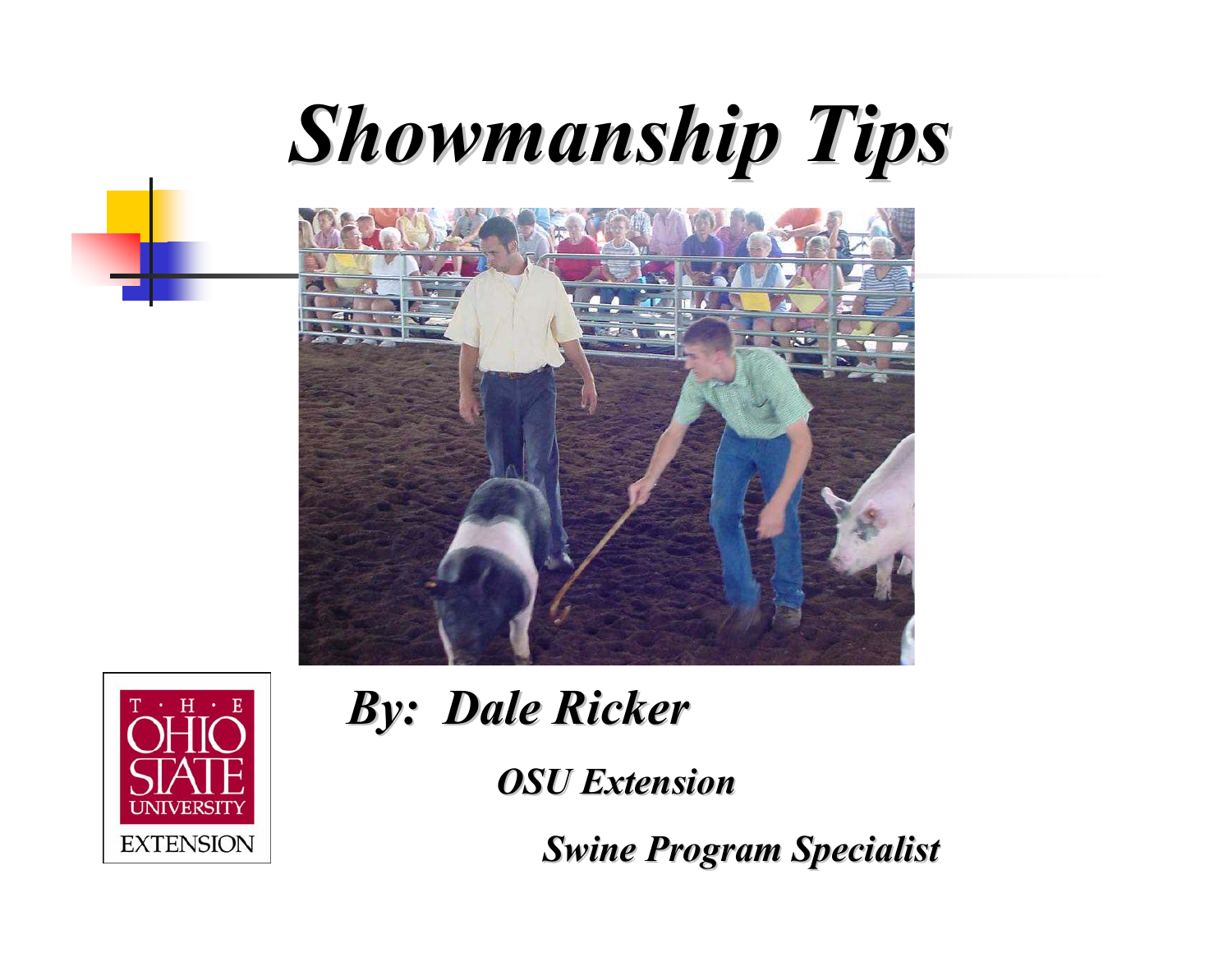## **Preparation Preparation**

#### **It all starts at home**

- **Keep your pig healthy (external, internal** parasites)
- **Train your pig to be a showpig, walk daily.**
- **Practice showing using your parent as a judge**
- **Example 2 Keep pig in a clean place with bedding (shavings)**
- **Wash pig at home using mild soap and rinse.**
- **Train your pig to walk with head up**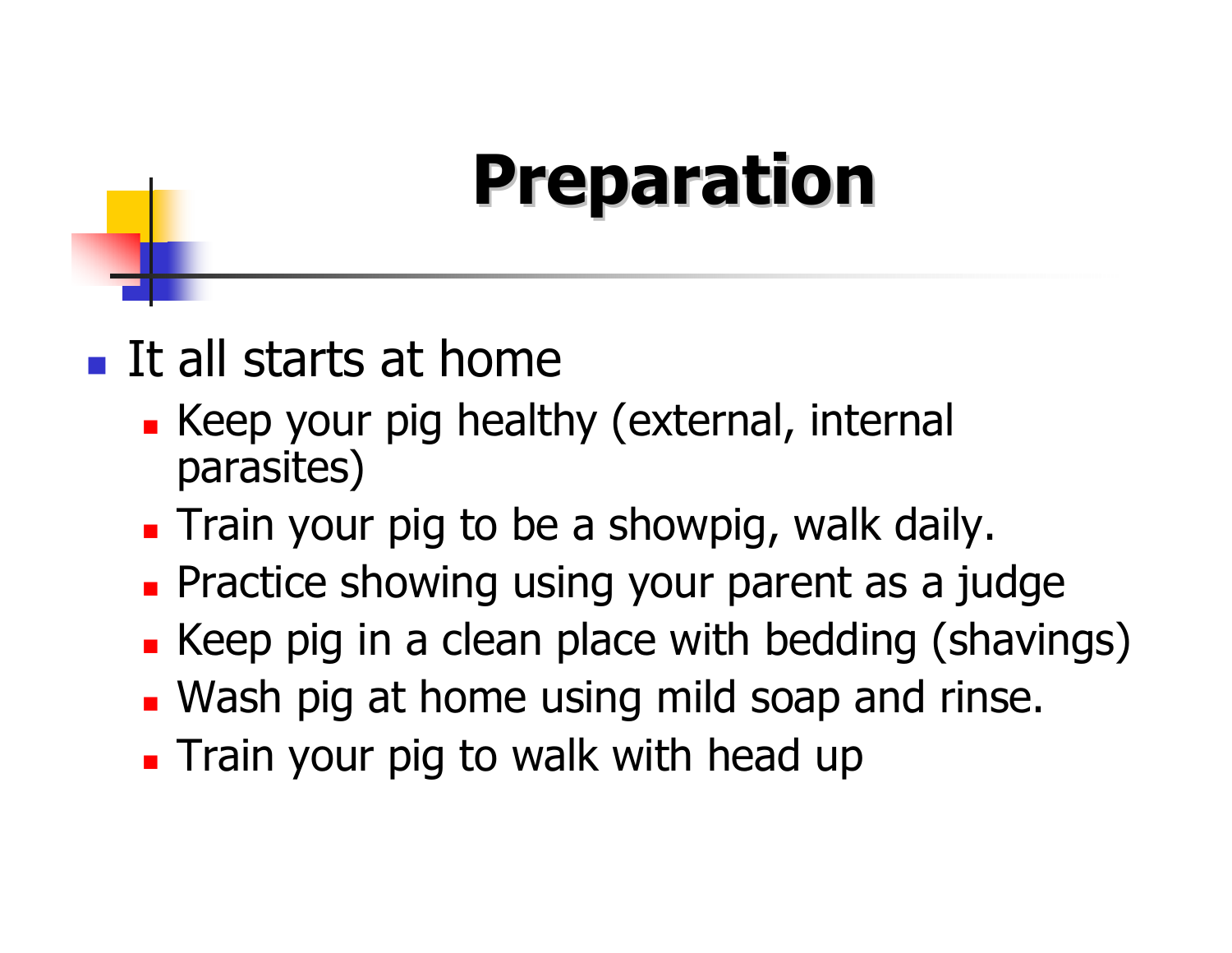## **At The Show At The Show**

- **Make sure you feed and water your pig** before showmanship.
- **Don't be late for the show.**
- Be sure you have all your equipment.



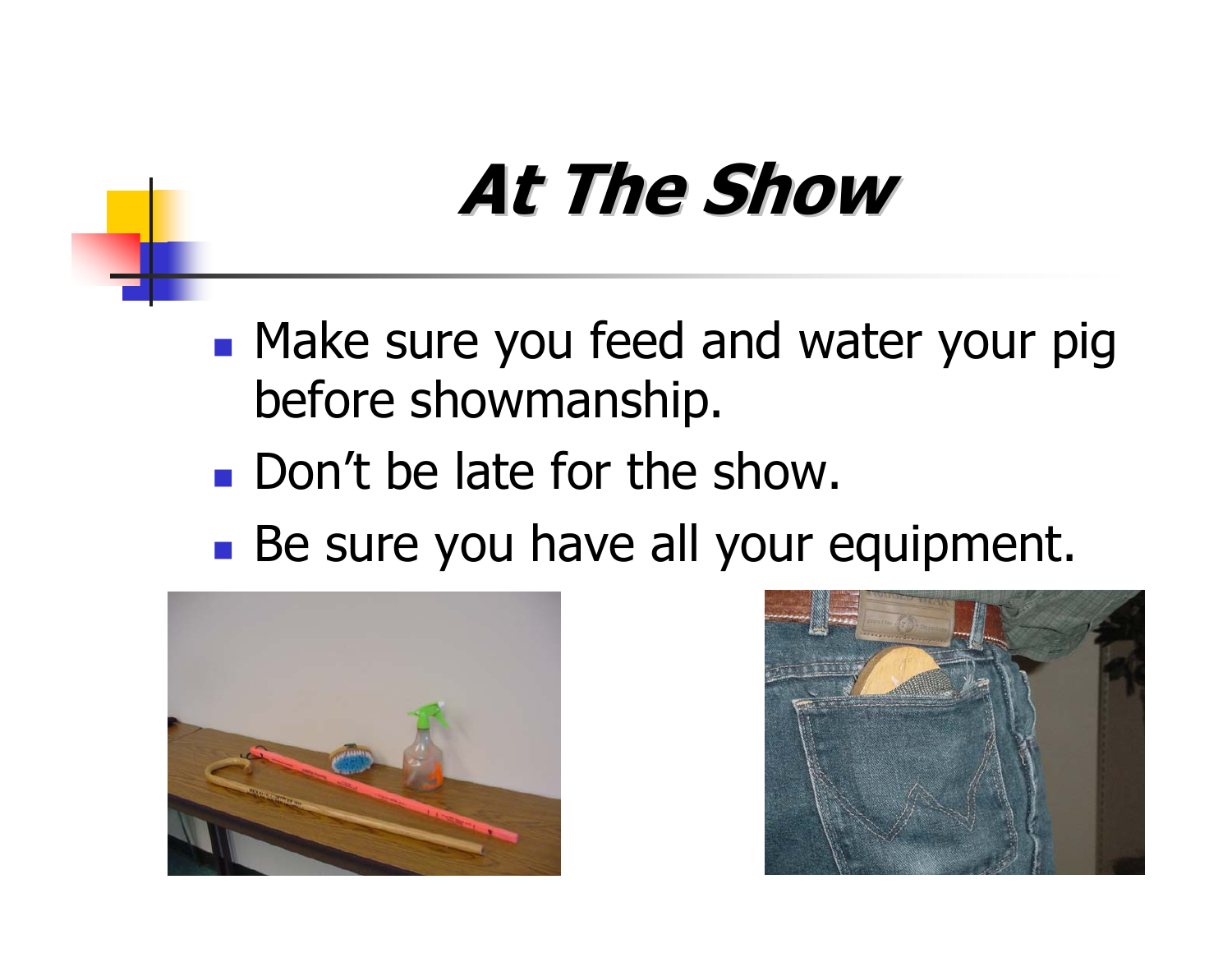## **Entering The Ring Entering The Ring**

- **Pay attention in the holding pen before** entering the ring – locate judge.
- **Always shut gate behind you.**
- **Head pig off before it gets to a corner.**
- **Stay out of groups.**
- **Show intensity by being focused.**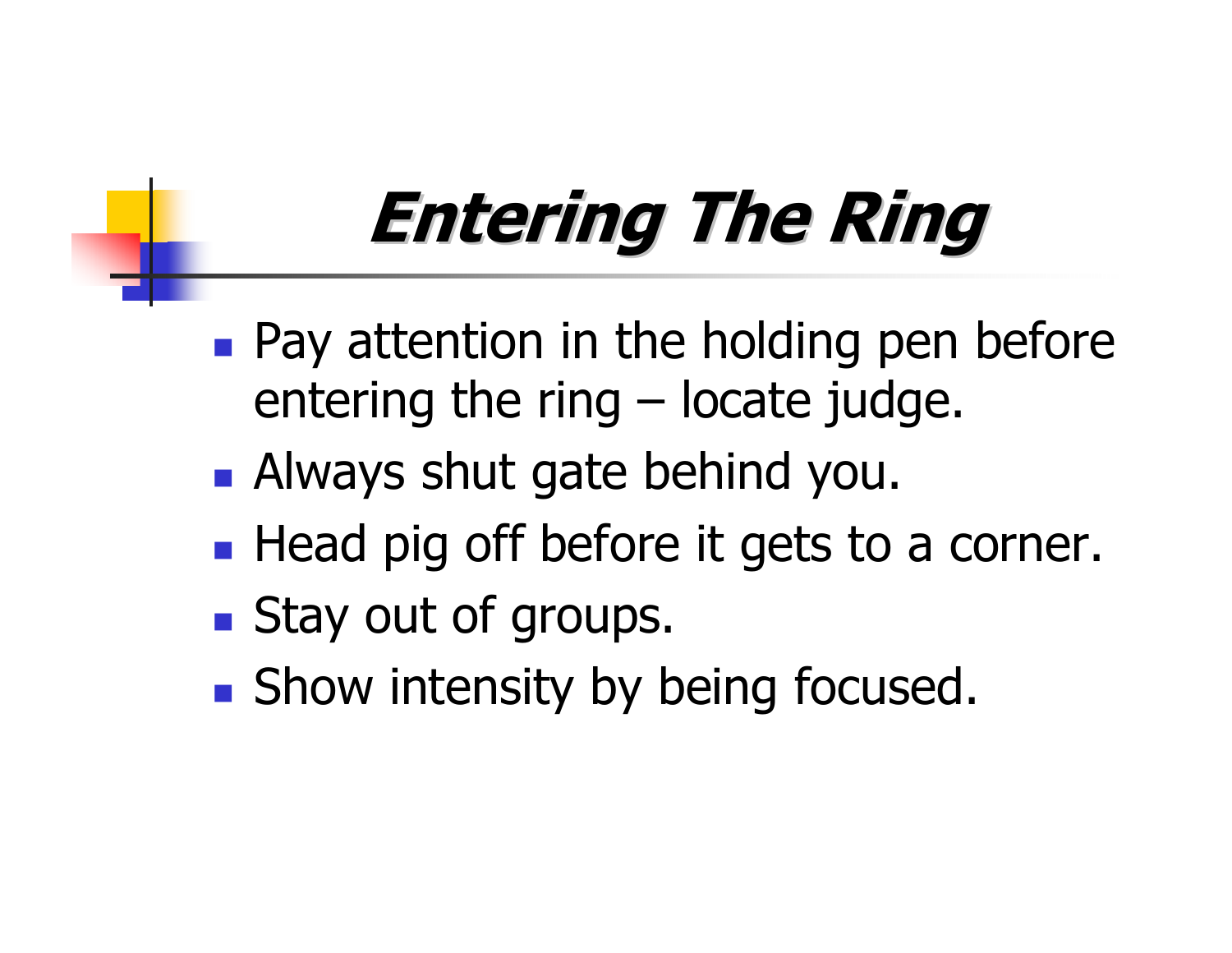## **Basics in the Ring Basics in the Ring**

- F Keep hog moving 10-15 feet away from the judge.
- Do not pass between judge and pig.
- F Keep one eye on the pig and one on the judge.
- **Show from the hip of the pig.**
- F Do not walk behind the pig and look like you are following.
- $\mathbb{R}^n$ Try to find the judges window of view – anticipate judge's moves.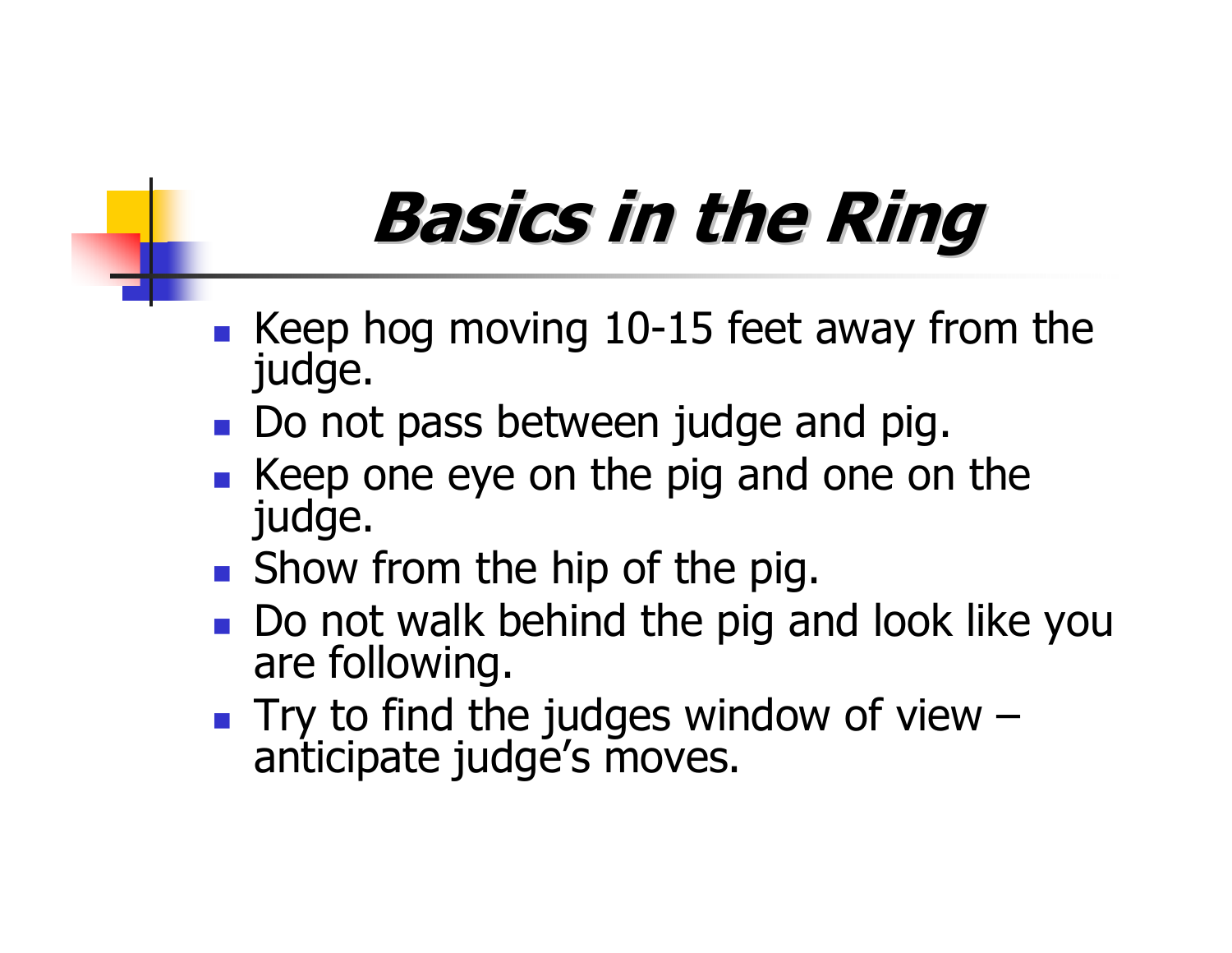#### **Basics in the Ring Basics in the Ring**

- $\mathcal{L}_{\text{max}}$ Slow pace
- $\mathcal{L}_{\mathcal{A}}$  Give judge different views.
- Don't over use cane or whip.



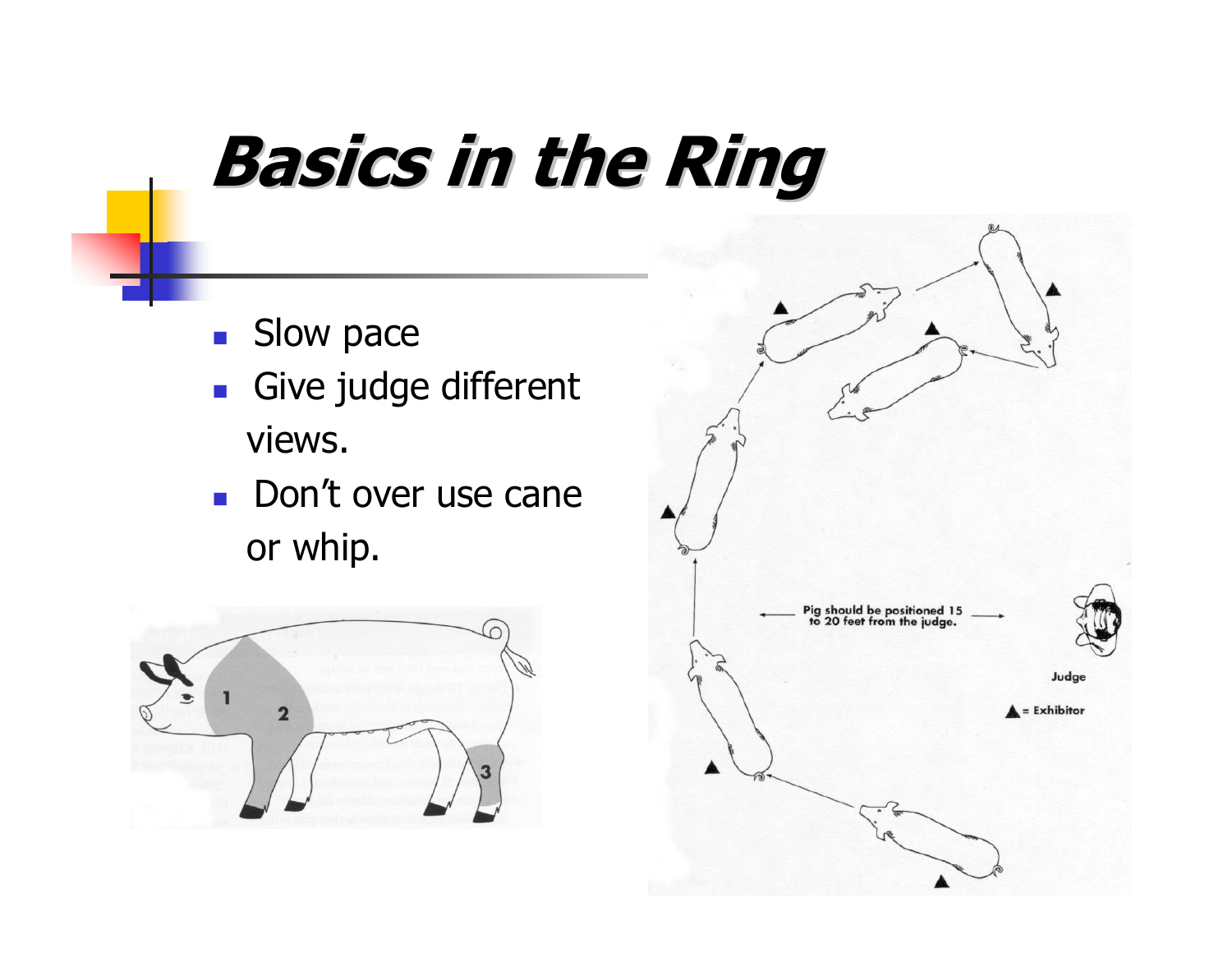## **Basics in the Ring Basics in the Ring**

- **Posture slightly bent over with cane or** whip level with the back of the pig.
- **Never place show stick between judge** and pig.
- **Never stop showing.**
- **Relaxed look**

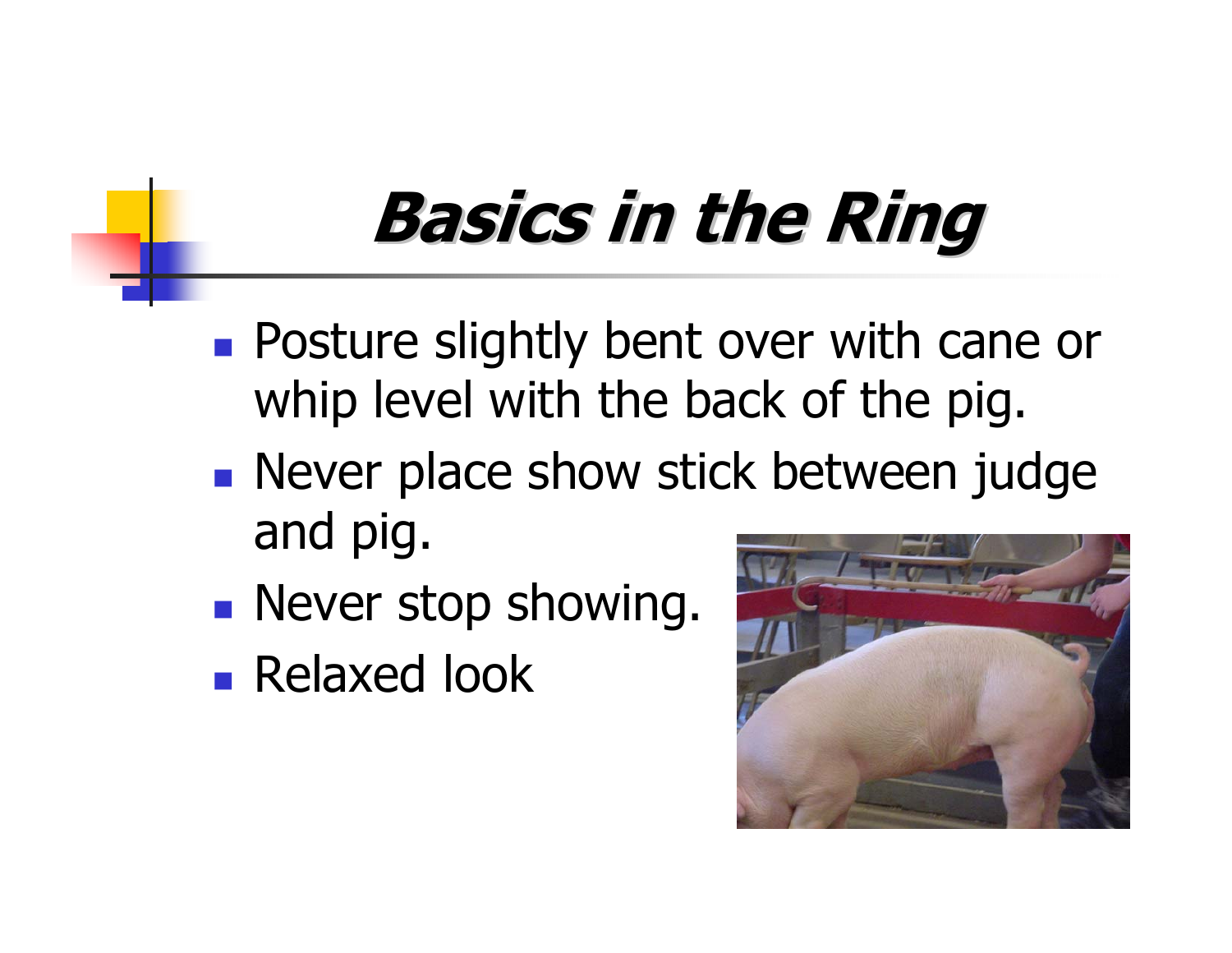## **When do you brush your pig?**

- **Daily front to rear in a downward** direction.
- Show Ring
	- **.** When pig gets dirty
	- **Nhen judge handles piguangle**
	- **In holding pen**
	- Keep your brush in your pocket when not using.

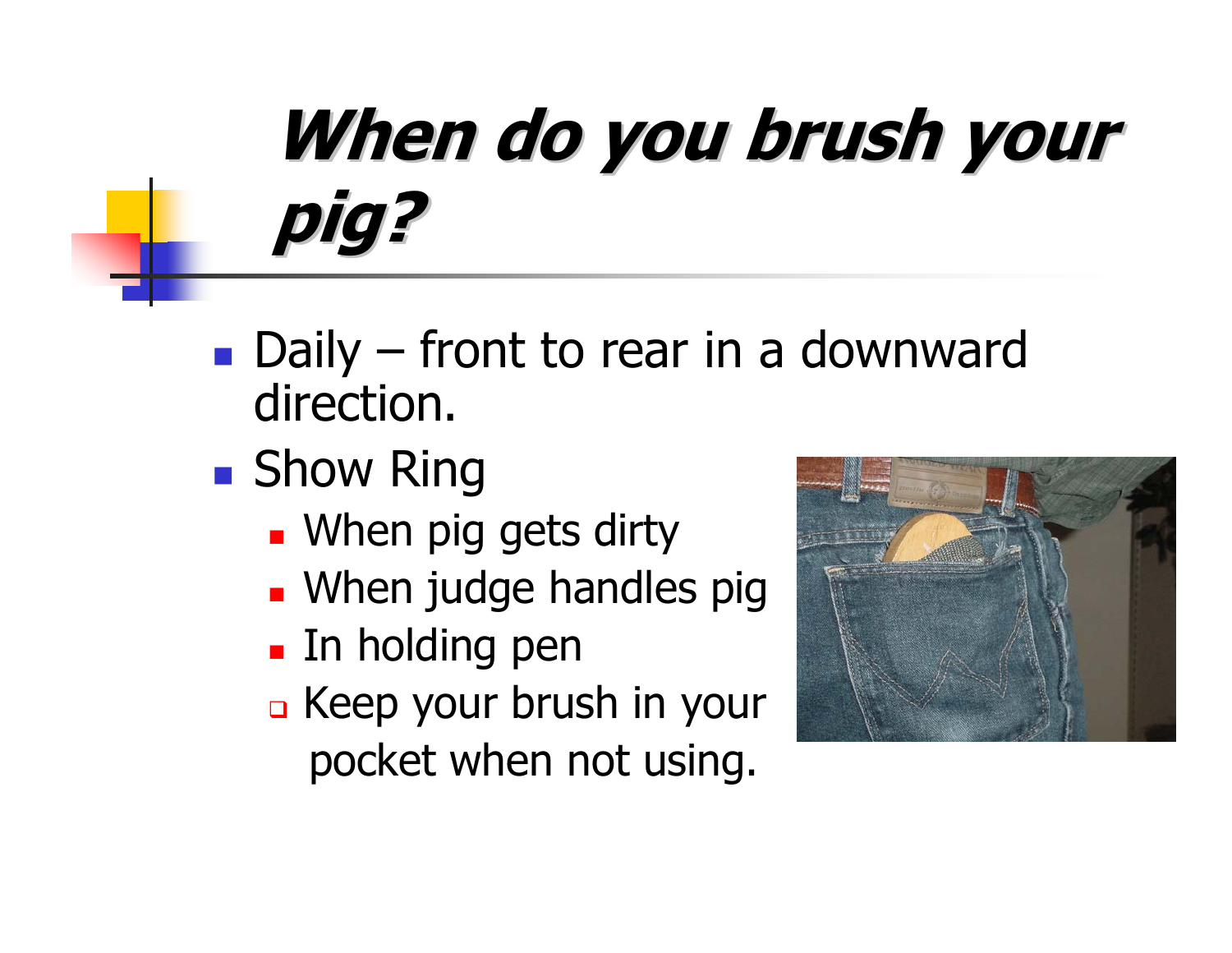## **Penning Your Pig Penning Your Pig**

- **Notaklary 19 Sepand Tendon Sepand Tendon Sepand Tendon Sepand Tendon Sepand Tendon Sepand Tendon Sepand Tendon Sepand Tendon Sepand Tendon Sepand Tendon Sepand Tendon Sepand Tendon Sepand Tendon Sepand Tendon Sepand Tendo** straight to the pen.
- **Open the pen gate and drive the pig in.** 
	- **Use the way the gate opens to help get the pig in the** pen.
- **If pig gets away, latch pen gate and try again.**
- **IF In the pen, brush pig, show side view of pig and** crouch behind. Be attentive!!
- **Clean off pigs snout before going out of pen.**
- **Always latch gate when called back to the ring.**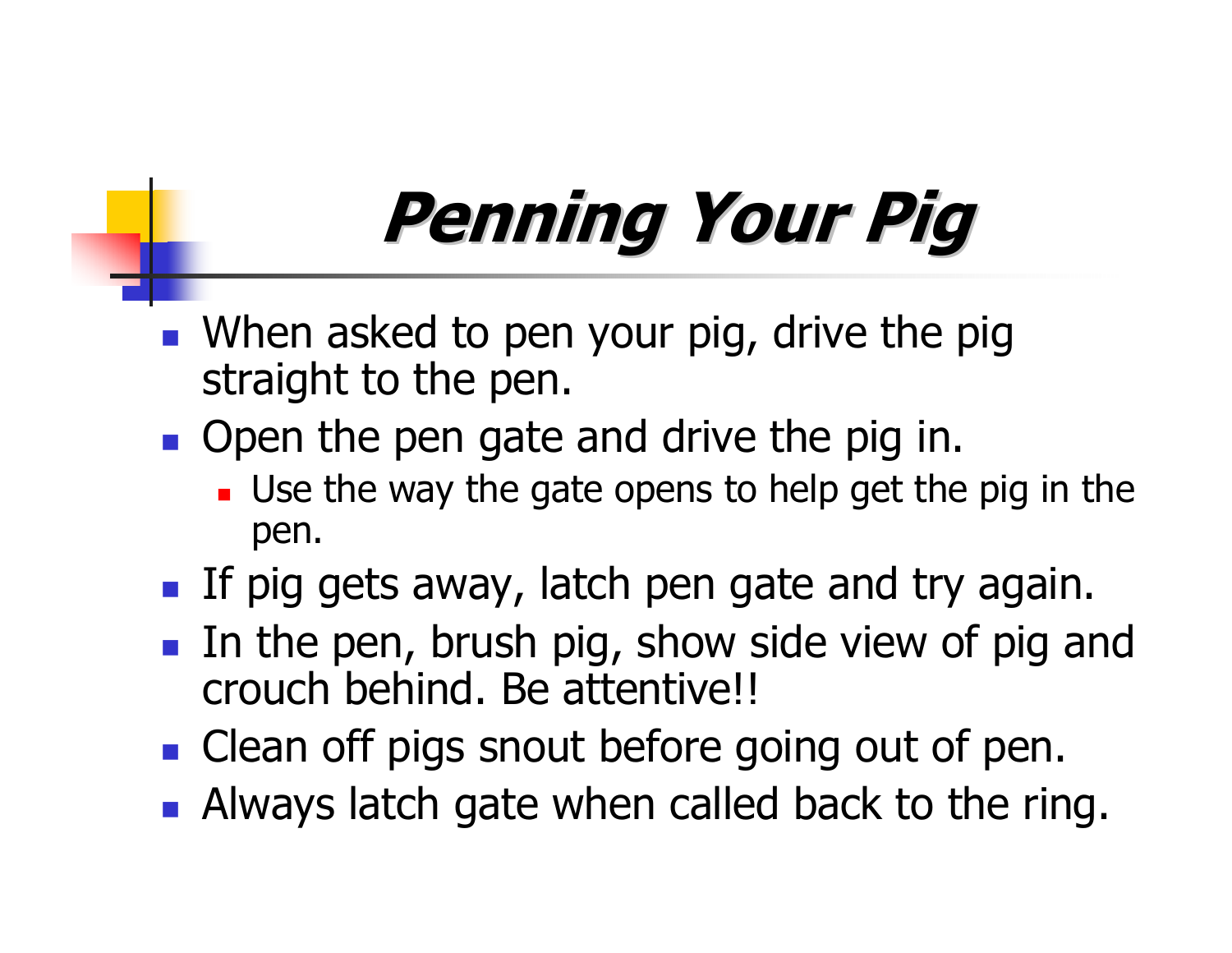### **Be Prepared…. Be Prepared….**

- **To maneuver obstacle courses.**
- **To answer questions.**
- **To switch pigs.** 
	- **Drive pigs to each other.**
	- **Switch show instruments if they are not the** same.
	- **Example Check other animal for dirt.**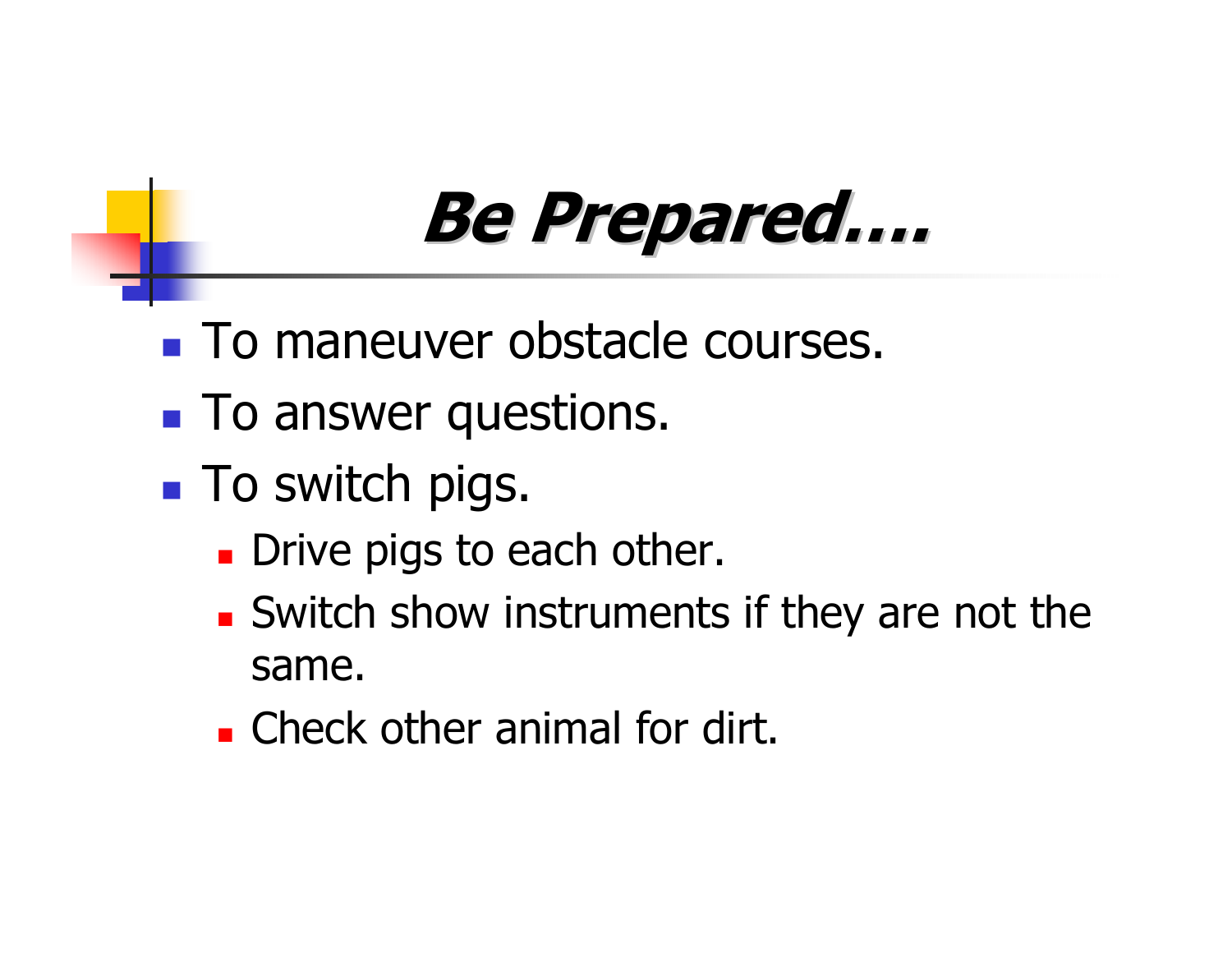#### **Dress for the Show Dress for the Show**

#### **Comfortable clothes**

- **Not flashy**
- **Solid color top** appropriate for a hog show.
- **Hard sole shoes.**
- **No hats.**
- **No ear rings**